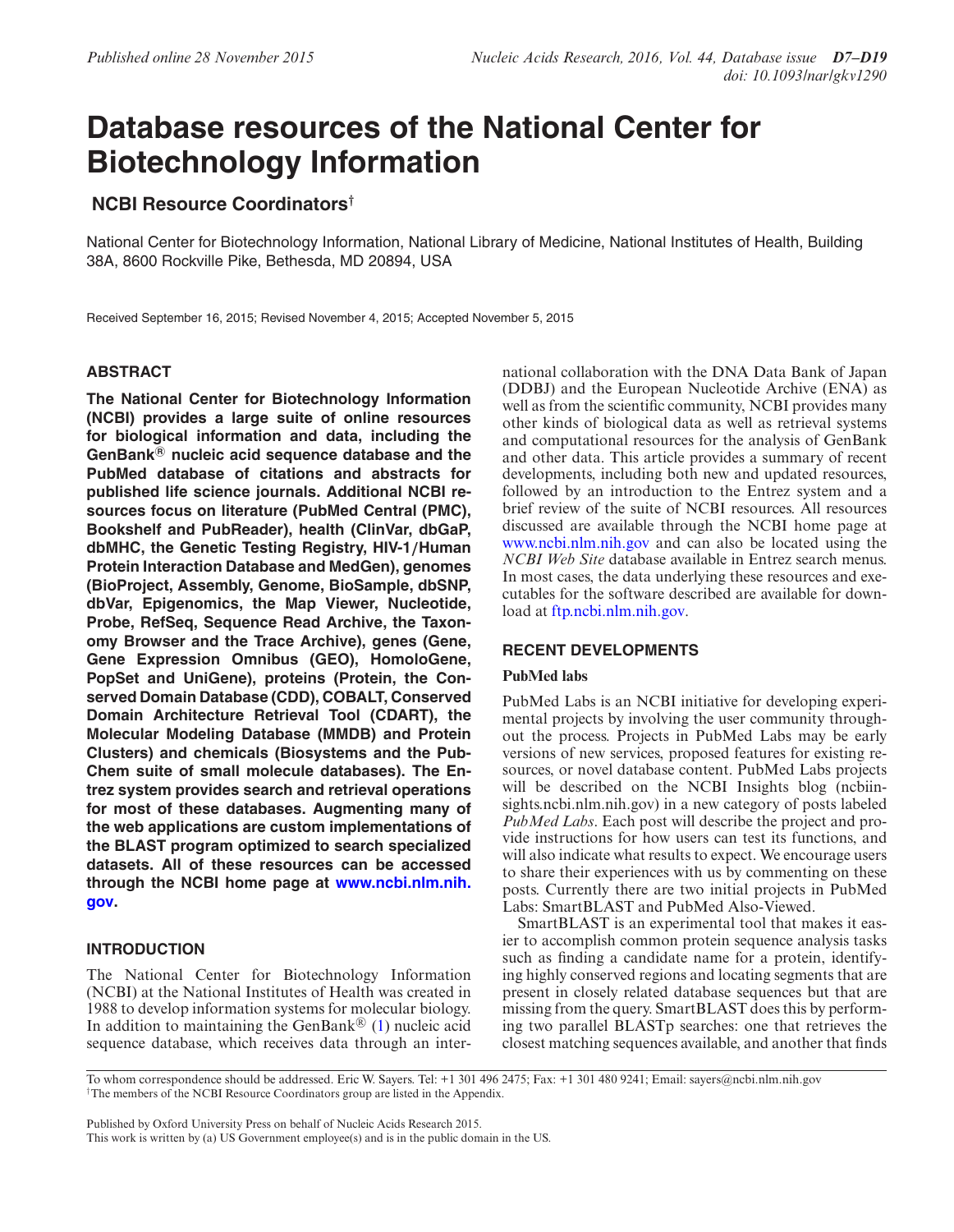the closest matches from well-annotated sequences from model organisms. The tool then constructs a multiple sequence alignment between the query and five of the closest matches, and displays this as a phylogenetic tree. Smart-BLAST accomplishes all of this in much less time than it takes to run a typical BLASTp search. Links to Smart-BLAST may be found on the main BLAST page as well as on BLASTp results pages.

PubMed Also-Viewed is a link on some PubMed abstract pages that shows PubMed records that other users have viewed with the current record. When present, the link is labeled *Articles frequently viewed together* and appears on the right side of the abstract page. At the time of this writing the link was available for about 5% of PubMed records.

#### **Revised NCBI home page**

In 2014 NCBI revised the main home page to include six prominent buttons that lead to pages focused on a particular set of services. The *Submit* button loads a page that helps submitters choose the correct mechanism(s) for submitting data to NCBI, while the *Download* page provides access to the FTP site and related tools. The *Learn* page introduces users to a variety of NCBI educational resources and programs, while the *Analyze* page leads to software tools developed by NCBI. Intended for software developers, the *Develop* page links to the several NCBI APIs and software toolkits, as well as to the NCBI GitHub repository. Finally, the *Research* page allows users to explore NCBI research projects and collaborations, along with NCBI research groups and associated staff. Most of these pages also feature a *Feedback* button so that users can easily provide comments and suggestions.

# **dbGaP data browser**

A new addition to the Database of Genotypes and Phenotypes (dbGaP) is the dbGaP Data Browser (DDB; https: [//www.ncbi.nlm.nih.gov/gap/ddb/\) that enables users to ex](https://www.ncbi.nlm.nih.gov/gap/ddb/)plore variant calls, genotype calls and supporting sequence read alignments for controlled access datasets in a genomic context. It is a companion to the dbGaP Beacon resource and provides a graphical interface for reviewing its results. The interface is modeled after the 1000 Genomes project browser; however, its content represents a combination of data from the dbGaP controlled access and public databases. Depending upon authentication credentials, users can access read-only views of selected datasets or download datasets to which they have been granted access. Within the browser, the *Subjects* widget supports faceted and free-text searching for browser tracks of Sequence Read Archive (SRA) alignments for samples of interest. Sample attributes such as the study accession, BioSample ID, sex, population, tumor/normal status and the availability of sample genotype data are just a few of the available search facets. The browser's graphical display allows users to view the read alignments from selected study participants alongside data from ClinVar, the Database of Single Nucleotide Polymorphisms (dbSNP) and Gene. The *Genotypes* table in the browser provides access to individual-level and aggregate General Research Use (GRU) dataset genotypes

for studies having samples whose SRA alignments are displayed in the graphical view. Within the table, users can view frequencies or counts for either alleles or samples. DDB also includes functions found in other NCBI browsers, including feature search and support for user data uploads. [Further documentation for DDB is available online \(https:](https://www.ncbi.nlm.nih.gov/gap/ddb/help/) //www.ncbi.nlm.nih.gov/gap/ddb/help/).

# **Pathogen detection**

[The NCBI Pathogen Detection project \(www.ncbi.nlm.nih.](http://www.ncbi.nlm.nih.gov/pathogens/) gov/pathogens/) is a new system that facilitates real-time surveillance of bacterial pathogens and foodborne disease. This project is a collaboration with several public health agencies including the Centers for Disease Control (CDC), the Food and Drug Administration (FDA), the United States Department of Agriculture Food Safety and Inspection Service (USDA-FSIS), Public Health England (PHE) and several state and regional labs in the US. Samples collected by these agencies are sequenced and submitted to NCBI where an automated pipeline clusters and identifies the sequences and then quickly reports the results back. Collecting and analyzing pathogen sequence data obtained from food, the environment and human patients reveals potential sources of contamination and facilitates traceback investigations and responses to outbreaks. Currently the project focuses on the following bacterial groups: *Campylobacter, Listeria, Salmonella* and the combination of *Escherichia coli* and *Shigella.* Analysis results are available from the NCBI FTP site [\(ftp.ncbi.nlm.nih.gov/pathogen/\)](ftp://ftp.ncbi.nlm.nih.gov/pathogen/).

#### **PubMed updates**

In response to user feedback, minor changes were made to the PubMed interface so that popular features are easier to find. The *Related citations* feature was renamed to *Similar articles* (the algorithm to generate the results was not modified). The *Save search* and *RSS* links that allow users to create My NCBI automatic email alerts were renamed to *Create alert* and *Create RSS*. Additionally, to provide a less-cluttered PubMed results display, the status tag lines (e.g. [PubMed––as supplied by publisher]) were removed from the summary results. The abstract display was also enhanced to show the transliterated title for citations originally published in a non-English language that do not include an English title.

PubMed Mobile was updated with a number of styling modifications and enhancements including a *Trending articles* feature on the home page. PubMed Mobile summary results now include the *Related searches* discovery tool as well as sorting options and additional filter selections. These Discovery tools appear below the results on mobile devices with smaller screen sizes. A *Show full citation* link was added to streamline the PubMed Mobile abstract page, and clicking this link displays the citation, author(s) and affiliation details. Clicking a linked author name in the resulting list displays a sorted set of citations for that author.

#### **Updates to PubMed Central (PMC)**

In response to requests from authors and users, PubMed Central (PMC) added several new features in the last year.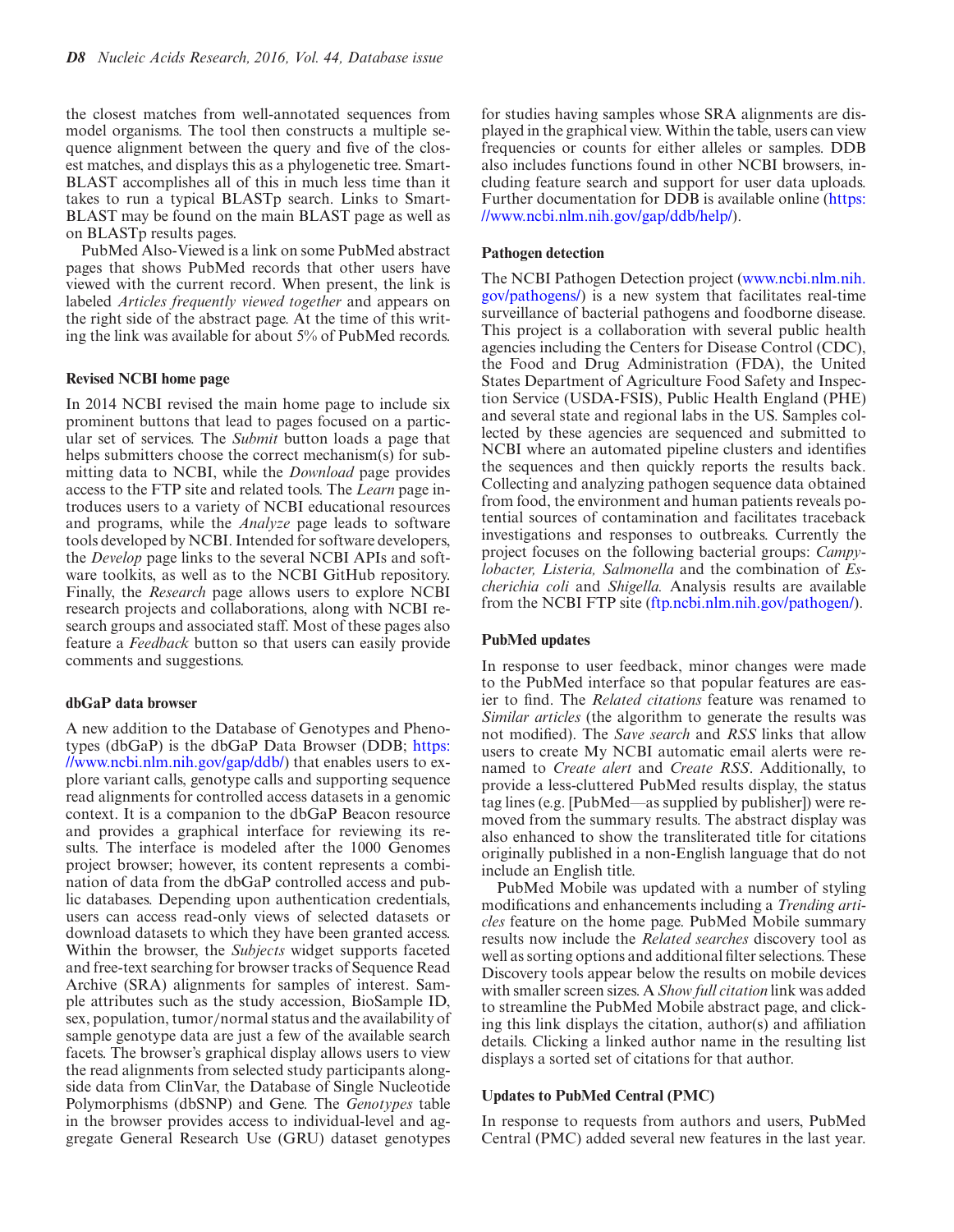Among these features is the new citation exporter that makes it easy to retrieve pre-formatted citations in AMA, MLA or APA styles that users can then copy, paste or download into bibliographic reference manager software. Additionally, in order to facilitate text and data mining for articles in the Open Access Subset, PMC is now providing plain text files for these articles on the PMC FTP site. The files contain the full text of the article, extracted either from the XML or PDF source files.

PMC is also now serving as the public access repository for a number of federal agencies in addition to NIH that support scientific research. As of January 2015, the Centers for Disease Control and Prevention (CDC), the National Institute of Standards and Technology (NIST) and the Department of Veterans Affairs (VA) have implemented public access policies requiring researchers who are supported by these agencies to make the resulting manuscripts publicly available in PMC within 12 months of publication. The NIH manuscript submission (NIHMS) system has been extended to support researchers from these additional agencies.

### **SciENcv updates**

My NCBI [\(www.ncbi.nlm.nih.gov/account/\)](http://www.ncbi.nlm.nih.gov/account/) provides a specialized biosketch tool called SciENcv (Science Experts Network Curriculum Vitae) for users who wish to create, download and share biosketches for NIH grant applications. SciENcv was updated to support the new NIH Biographical Sketch format that became mandatory for grant applications with due dates of May 2015 or later. SciENcv can upgrade biosketches stored in the previous NIH format to the new version and it also supports the NSF biosketch format on an alpha-release basis. SciENcv is integrated with the My Bibliography citation tool, which is required for NIH extramural grantees to demonstrate compliance with the NIH Public Access Policy. Among other improvements to the user interface, the process used to describe scientific accomplishments has been enhanced to allow easier import of citations.

#### **Updates to medical genetics resources**

*GTR.* The Genetic Testing Registry (GTR) collects and displays information that has been submitted by providers about their genetic tests [\(2\)](#page-10-0). GTR accepts submissions for germline, somatic and research tests. Submission formats have been expanded from interactive wizards and Excel templates to include submission of tests as XML files. Submitted data appear on the GTR web site within 24–48 h [\(http://www.ncbi.nlm.nih.gov/gtr/docs/fulltest/\)](http://www.ncbi.nlm.nih.gov/gtr/docs/fulltest/). GTR submitters are required to review their laboratory and test data annually [\(www.ncbi.nlm.nih.gov/gtr/docs/annual](http://www.ncbi.nlm.nih.gov/gtr/docs/annual_review/)\_review/). To support automated test updates, submitters can download all of their submitted test data to an Excel template file to edit and upload. Records that have not been reviewed within a year of the previous review are marked *out of date* on the GTR site, and records that have not been reviewed in two years will be removed from display. This stringency in representing current information may result in differences in test counts between GTR and other public websites.

In addition to providing an advanced search to find tests by a variety of attributes, GTR now provides an *All GTR* display that not only allows users to interrogate content about tests, conditions, genes and laboratories simultaneously, but also organizes the data in each domain to show high-value information. For example, the *Tests* tab shows the name of the test, the name and location of the lab and the methods used, along with links to view details about conditions and test targets. The *Conditions* tab lists symptoms to support recognition and links to all tests, genes and *GeneReviews* for each condition. The *Genes* tab displays associated conditions for each gene and provides links to tests for each gene. Each of these tabs also allows users to select multiple items (e.g. genes, conditions, laboratories) and retrieve associated tests.

### **Genome updates**

NCBI has continued to revise the genome area of the NCBI FTP site [\(ftp.ncbi.nlm.nih.gov/genomes/\)](ftp://ftp.ncbi.nlm.nih.gov/genomes/). The new directories within the genome area (*genbank*, *refseq* and *all*) now provide a standard set of data files for over 54 000 assemblies. The *genbank* directory contains data submitted directly to GenBank (or an INSDC database), while the *refseq* directory contains data that are part of the Reference Sequence (RefSeq) project. The common data unit within these three directories is a subdirectory corresponding to a record in the Assembly database [\(3\)](#page-10-0) and given a name consisting of the Assembly accession followed by the name of the assembly. For example, the human GRCh38 release has assembly accession GCF 000001405.26, and so the subdirectory is named GCF 000001405.26 GRCh38. Users are encouraged to search the Assembly database directly to find these accessions, assembly names and other details about the datasets. The *genbank* and *refseq* directories collect the Assembly subdirectories within broad taxonomic directories (e.g. plant, bacteria and vertebrate mammalian) and also directories for each species. Each Assembly subdirectory contains a standard set of files including FASTA and GenBank/GenPept data for genome, transcript and protein sequences, along with GFF3 and feature table files for annotated genome records. Older directories in the genome FTP area that are no longer being updated will be moved to an archive area by late 2015.

#### **Gene updates**

In response to the rapidly growing number of prokaryotic genomes being submitted to NCBI, the scope of the Gene database changed in 2014. Going forward, NCBI will create Gene records only for *reference* and selected *representative* genomes for a single prokaryotic species (www. [ncbi.nlm.nih.gov/refseq/about/prokaryotes/\). Gene records](http://www.ncbi.nlm.nih.gov/refseq/about/prokaryotes/) for strains not included in these sets are being discontinued, and their record pages will contain messages providing [more detail about each case \(www.ncbi.nlm.nih.gov/refseq/](http://www.ncbi.nlm.nih.gov/refseq/about/prokaryotes/faq/) about/prokaryotes/faq/).

#### **Protein updates**

Protein database records now have a prominent link to the *Identical Protein Report* at the top of the record page. This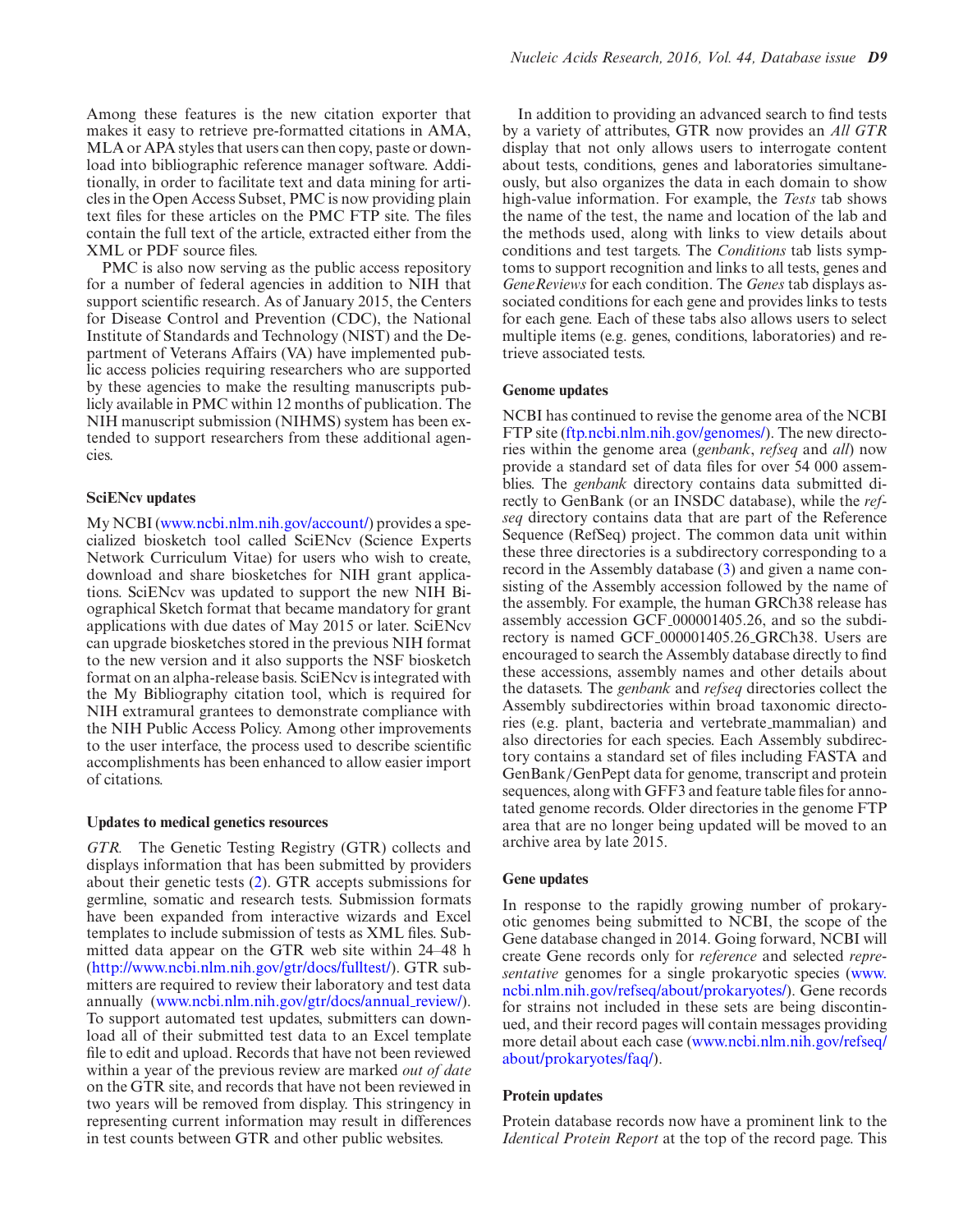report displays the accessions of all other protein records whose sequences are identical to that of a given protein. The report also provides links to the CDS sequence in Nucleotide for each protein. While this report is available for all proteins, it is especially useful for the non-redundant RefSeq WP sequences introduced in 2013 [\(4\)](#page-10-0). Because many WP sequences represent a set of identical proteins that may not have separate species- or strain-specific records, these WP sequences are connected to not one but a corresponding set of Nucleotide CDS sequences. The *Identical Protein Report* clarifies these relationships. For example, WP 002317106 collects over 40 thioredoxin sequences from several species and strains of *Enterococcus.* The report is also available through the E-utility EFetch with  $\&$ *rettype* = *ipg*.

# **BLAST updates**

A new search box on the BLAST home page makes it easy to find a genomic BLAST search page for a given organism. The box has an autocomplete feature that presents suggestions when a user starts to type. Choosing an organism loads a BLAST search page with the best genomic database for that organism preselected. The search box also produces metagenomic and microbial suggestions.

MOLE-BLAST is a new tool that classifies multiple nucleotide query sequences and displays their relationships. Ideal input for this tool is a set of sequences representing a specific locus from a group of organisms rather than the entire genome of an organism or a set of unannotated contigs. Example input would be 16S sequences from different bacteria or ITS sequences from fungi. MOLE-BLAST first assigns each query in the input set to a cluster using BLAST, thereby grouping the queries by locus. Second, it performs a database search to find top matches for each query. Third, it computes a multiple alignment (using MUSCLE) between the queries and their top matches, and presents this analysis as a phylogenetic tree.

### **PubChem updates**

Both the PubChem Compound and Substance record view pages were completely redesigned in the past year. The new pages use a responsive design approach that optimizes the display on a variety of screen sizes, including both touchand mouse-based interfaces. These reports include an improved and expanded table of contents that makes navigation easier and users can now bookmark particular sections of the reports. Full details of the many improvements are discussed in posts on the PubChem blog (pubchemblog.ncbi.nlm.nih.gov).

# **THE ENTREZ SYSTEM**

# **Entrez databases**

Entrez [\(5\)](#page-10-0) is an integrated database retrieval system that provides access to a diverse set of 39 databases that together contain 1.7 billion records (Table [1\)](#page-4-0). Links to the web portal for each of these databases are provided on the Entrez GQuery page [\(www.ncbi.nlm.nih.gov/gquery/\)](http://www.ncbi.nlm.nih.gov/gquery/). Entrez supports text searching using simple Boolean queries, downloading of data in various formats and linking of records

between databases based on asserted relationships. In their simplest form, these links may be cross-references between a sequence and the abstract of the paper in which it is reported, or between a protein sequence and either its coding DNA sequence or its 3D-structure. Computationally derived links between neighboring records, such as those based on computed similarities among sequences or among PubMed abstracts, allow rapid access to groups of related records. Several popular links are displayed as Discovery Components in the right column of Entrez search result or record view pages, making these connections easier to find and explore. The LinkOut service expands the range of links to include external resources, such as organismspecific genome databases. The records retrieved by Entrez can be displayed in many formats and downloaded singly or in batches.

#### **Data sources and collaborations**

NCBI receives data from three sources: direct submissions from external investigators, national and international collaborations or agreements with data providers and research consortia, and internal curation efforts. The *Data Source* column in Table [1](#page-4-0) indicates those mechanisms by which each Entrez database receives data. More information about the various collaborations, agreements and curation efforts are available through the home pages of the individual resources.

#### **Entrez programming utilities (E-Utilities)**

The Entrez Programming Utilities (E-Utilities) constitute the Application Programming Interface (API) for the Entrez system. The API includes nine programs that support a uniform set of parameters used to search, link and download data from the Entrez databases. EInfo provides basic statistics on a given database, including the last update date, along with lists of all search fields and available links. ESearch returns the identifiers of records that match an Entrez text query and when combined with EFetch or ESummary, provides a mechanism for downloading the corresponding data records. ELink gives users access to the vast array of links within Entrez so that data related to an input set can be retrieved. By assembling URL calls to the E-utilities within simple scripts, users can create powerful applications to automate Entrez functions to accomplish batch tasks that are impractical using web browsers. Detailed documentation for using the E-Utilities is available at eutils.ncbi.nlm.nih.gov.

Entrez Direct is a set of executables that provides an interface to the E-utilities on the UNIX command line. These executables are designed so that the output of one can be passed directly as input to another using the UNIX pipe ('|'). In this way, it is straightforward to implement a diverse assortment of workflows. Entrez Direct also offers a utility named *xtract* that parses the XML output of ESummary and EFetch calls so that individual fields within records can be retrieved and formatted into custom tables, especially when combined with standard UNIX commands such as *grep*, *sort*, *cut*, *awk* or *sed*. Complex workflows can be conveniently saved as shell scripts for sharing or use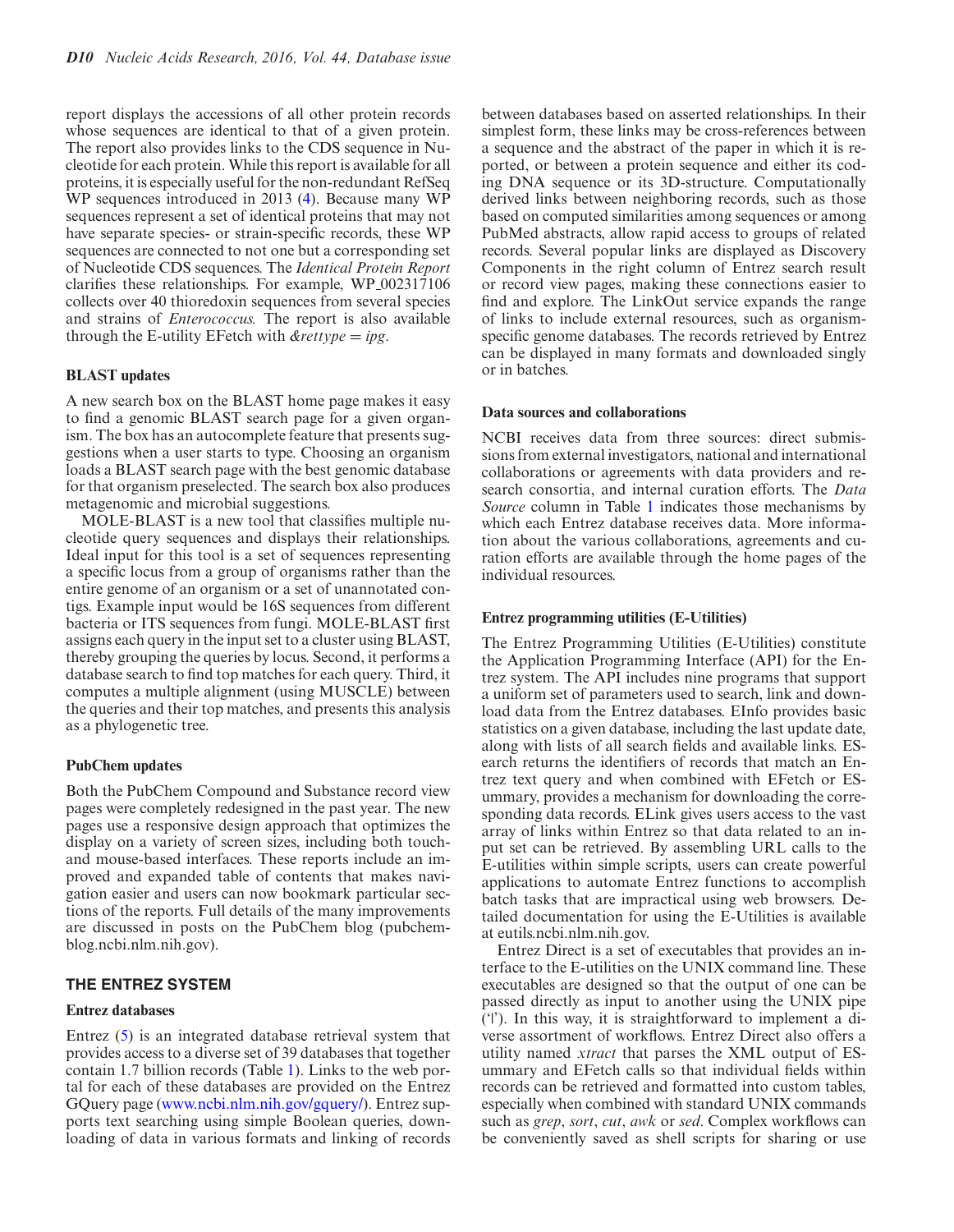| Database              | Records                 | Section within this article | Data source <sup>1</sup> |
|-----------------------|-------------------------|-----------------------------|--------------------------|
|                       |                         |                             |                          |
| Site Search<br>PubMed | 21 9 29                 | Introduction                | N<br>${\bf C}$           |
| PubMed Central        | 25 235 441<br>3 633 245 | Literature<br>Literature    |                          |
|                       | 1 530 854               | Literature                  | D, C                     |
| <b>NLM</b> Catalog    |                         |                             | C, N                     |
| MeSH                  | 259 099                 | Literature                  | N                        |
| <b>Books</b>          | 446 888                 | Literature                  | C, N                     |
| MedGen*               | 272 979                 | Health                      | C, N                     |
| dbGaP                 | 207 859                 | Health                      | D                        |
| ClinVar*              | 124 971                 | Health                      | D, N                     |
| PubMed Health         | 55 244                  | Health                      | C                        |
| GTR*                  | 31 991                  | Health                      | D                        |
| $SNP*$                | 705 483 355             | Genomes                     | $D$ (dbSNP), N           |
| Nucleotide*           | 199 827 994             | Genomes                     | D (GenBank), C, N        |
| $GSS*$                | 39 394 513              | Genomes                     | D (GenBank)              |
| Clone*                | 37 336 118              | Genomes                     | D, N                     |
| Probe                 | 32 379 570              | Genomes                     | D                        |
| dbVar*                | 4 4 8 1 3 4 1           | Genomes                     | $\mathbf D$              |
| BioSample             | 3 648 667               | Genomes                     | D                        |
| SRA*                  | 1 697 236               | Genomes                     | D                        |
| Taxonomy*             | 1 426 896               | Genomes                     | C, N                     |
| BioProject*           | 152 290                 | Genomes                     | D                        |
| Assembly*             | 59 566                  | Genomes                     | C, N                     |
| Genome*               | 13 5 32                 | Genomes                     | C, N                     |
| Epigenomics*          | 7789                    | Genomes                     | D                        |
| GEO Profiles*         | 108 708 851             | Genes                       | D                        |
| EST*                  | 75 992 479              | Genes                       | D (GenBank)              |
| Gene*                 | 21 399 200              | Genes                       | C, N                     |
| UniGene*              | 6 473 284               | Genes                       | N                        |
| GEO Datasets*         | 1 645 202               | Genes                       | D                        |
| PopSet*               | 231 877                 | Genes                       | $D$ (GenBank)            |
| Homologene*           | 141 268                 | Genes                       | N                        |
| Protein*              | 223 456 488             | Proteins                    | C, N                     |
| Protein Clusters*     | 820 546                 | Proteins                    | N                        |
| Structure*            | 111 186                 | Proteins                    | C, N                     |
| $CDD*$                | 50 648                  | Proteins                    | C, N                     |
| PubChem Substance*    | 157 362 091             | Chemicals                   | D                        |
| PubChem Compound*     | 60 774 418              | Chemicals                   | N                        |
| PubChem Bioassay*     | 1 1 5 4 3 6 3           | Chemicals                   | D                        |
| Biosystems*           | 805 473                 | Chemicals                   | $\mathsf{C}$             |

<span id="page-4-0"></span>**Table 1.** The Entrez Databases (as of 1September 2015)

 ${}^{1}D$  = direct submission; C = collaboration/agreement; N = internal NCBI/NLM curation. \*Indicates that the data in this resource are available by FTP.

by other applications. Extensive documentation is available [\(www.ncbi.nlm.nih.gov/books/NBK179288/\)](http://www.ncbi.nlm.nih.gov/books/NBK179288/) that includes full descriptions of the many options and numerous examples spanning a wide variety of NCBI resources.

### **LITERATURE**

### **PubMed**

The PubMed database contains citations from life science journals, many of which include abstracts and links to their full text articles.

# **PubMed commons**

PubMed Commons enables the community to share information and opinions on scientific publications. Any author of a publication indexed in PubMed is eligible to join PubMed Commons, and members may comment on any publication in PubMed. Comments appear below the publication's abstract, and are regularly monitored for adherence to guidelines (www.ncbi.nlm.nih.gov/pubmedcommons/ [help/guidelines/\). Comments are citable and may be shared](http://www.ncbi.nlm.nih.gov/pubmedcommons/help/guidelines/) or adapted, with attribution, under a Creative Commons license (creativecommons.org/licenses/by/3.0/us/).

### **PubMed Central (PMC)**

PMC [\(6\)](#page-10-0) contains the full text of peer-reviewed journal articles in the life sciences, and is the repository for all manuscripts arising from NIH and other federal research funds (e.g. CDC, VA, NIST) that are submitted through the NIH manuscript submission system (NIHMS). Journals that have PMC-participation agreements provide free access to full-text articles in PMC either immediately after publication or after a set embargo period. Manuscripts that fall under the public access policies of participating funders must be made available in PMC within 12 months of publication. PMC articles are available as either HTML or PDF documents, or can be read using the PubReader viewer.

## **NLM catalog**

The NLM Catalog contains bibliographic data for the various items in the NLM collections, including jour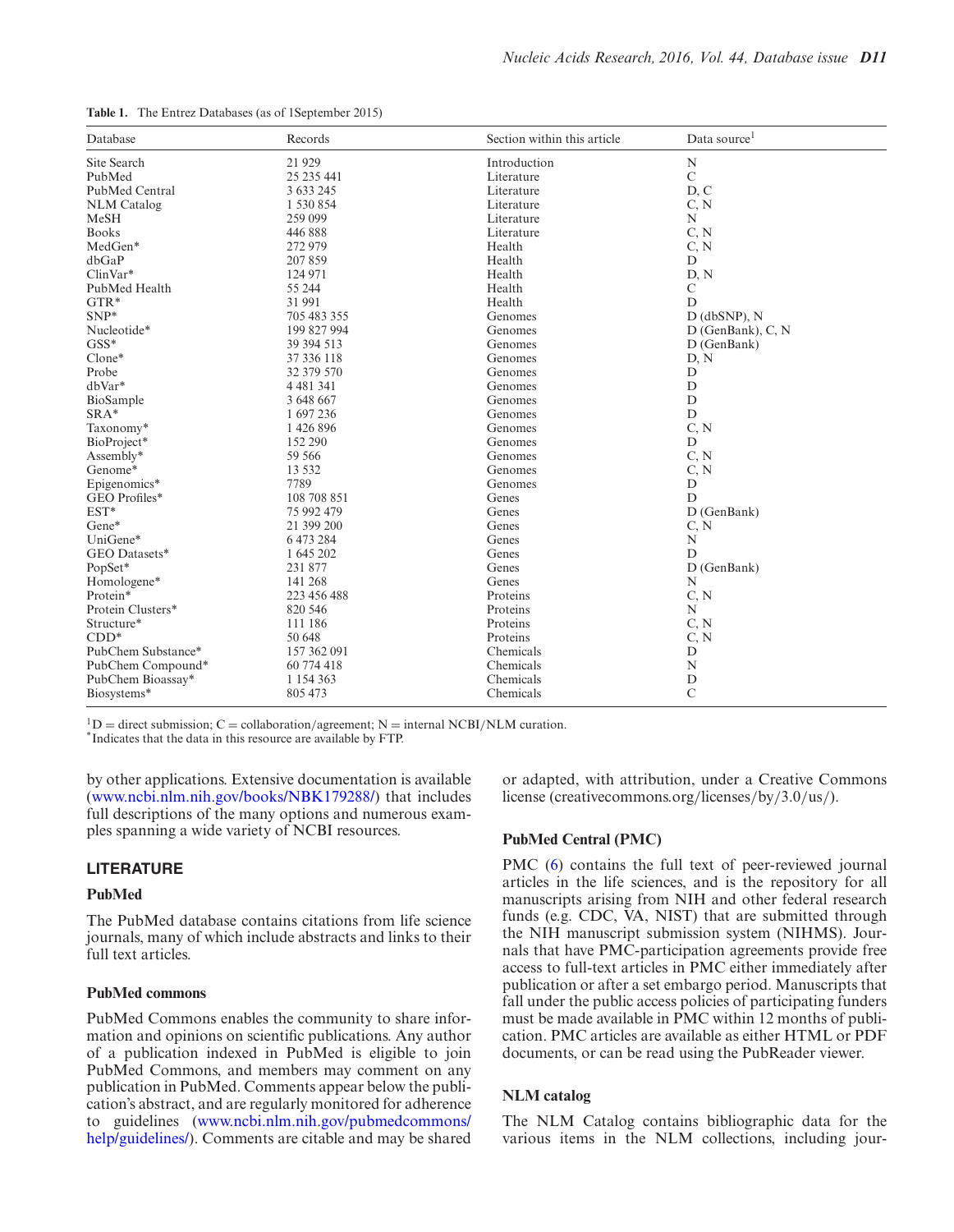nals, books, audiovisuals, computer software, electronic resources and other materials.

# **Medical subject headings (MeSH)**

The MeSH database [\(7\)](#page-10-0) includes information about the NLM controlled vocabulary thesaurus used for indexing PubMed citations, and provides an interface for constructing PubMed queries using MeSH terms.

# **NCBI bookshelf**

The NCBI Bookshelf is an online service of the National Library of Medicine Literature Archive (NLM LitArch) that provides free access to the full text of books, reports, databases and documentation in the life sciences and health care fields.

# **HEALTH**

# **ClinVar**

ClinVar supports users who want to determine what has been reported about the medical relevance of human sequence variation [\(8\)](#page-10-0). ClinVar provides two major displays: a Record Report that aggregates submitted interpretations of a variation and a condition and a Variation Report that organizes information about each variant. In both views, ClinVar aggregates data from multiple submitters to make it easier to evaluate the current status of interpretation. ClinVar records maintain connections with dbSNP, dbVar, Gene, MedGen, and PubMed using Entrez links, and are accessible as annotations on chromosome and RefSeqGene sequences. They are also included in the Variation Viewer tool. ClinVar continues to add functions to facilitate retrieval, such as a query (http://www.ncbi.nlm.nih.gov/clinvar?term=%22gene%

[20acmg%20incidental%202013%22\[Properties\]\) to retri](http://www.ncbi.nlm.nih.gov/clinvar?term=%22gene%20acmg%20incidental%202013%22[Properties)eve all records of variants in genes for which investigators should report incidental findings as recommended by the American College of Medical Genetics and Genomics [\(9\)](#page-10-0). As a partner of the ClinGen project, ClinVar encourages domain experts to apply for recognition as an expert panel [\(www.ncbi.nlm.nih.gov/clinvar/docs/expert](http://www.ncbi.nlm.nih.gov/clinvar/docs/expert_panel/) panel/) and submit their interpretations of human variants. ClinVar offers several options for submission, from simple spreadsheets to comprehensive XML files [\(www.ncbi.nlm.nih.gov/clinvar/docs/submit\)](http://www.ncbi.nlm.nih.gov/clinvar/docs/submit). ClinVar data are freely available for download from the website, by FTP as VCF or XML files or using the E-utilities.

# **MedGen**

MedGen organizes information about human disorders that have a genetic component (www.ncbi.nlm.nih.gov/ [books/NBK159970/\). Starting from freely available content](http://www.ncbi.nlm.nih.gov/books/NBK159970/) in the semi-annual releases from UMLS (www.nlm.nih.gov/ [research/umls/\), MedGen adds recent content from OMIM,](http://www.nlm.nih.gov/research/umls/) terms and relationships from the Human Phenotype [\(www.human-phenotype-ontology.org/\) and ORDO \(www.](http://www.orphadata.org/cgi-bin/inc/ordo_orphanet.inc.php) orphadata.org/cgi-bin/inc/ordo orphanet.inc.php) ontologies, and terms submitted from ClinVar and GTR. MedGen organizes terms from multiple sources by assigning them a concept ID, and then adds value by reporting practice guidelines, related genes from the Gene database, variants in ClinVar and available tests in GTR. MedGen supports querying for disorders that share clinical features as well as drugs and their responses. MedGen data can be downloaded using FTP as pipe-delimited (RFF) or CSV text files and using the E-utilities.

# **dbGaP**

The Database of Genotypes and Phenotypes (dbGaP) [\(10\)](#page-10-0) archives, distributes and supports submission of data that correlate genomic characteristics with observable traits. This database is a designated NIH repository for NIHfunded genome-wide association study (GWAS) results (grants.nih.gov/grants/gwas/). To protect the confidentiality of study subjects, dbGaP accepts only de-identified data and requires investigators to go through an authorization process in order to access individual-level data. Study documents, protocols and subject questionnaires are available without restriction.

# **PubMed health**

PubMed Health provides information for consumers and clinicians about the prevention and treatment of diseases and conditions. The database specializes in reviews of clinical effectiveness research, containing both summaries for consumers and full technical reports.

# **dbMHC, dbLRC, dbRBC**

NCBI maintains three databases for routine clinical applications: dbMHC, dbLRC and dbRBC. dbMHC focuses on the Major Histocompatibility Complex (MHC) and contains sequences and frequency distributions for MHC alleles, as well as genotype and clinical outcome information on hematopoietic cell transplants performed worldwide. dbLRC offers a comprehensive collection of alleles of the Leukocyte Receptor Complex (LRC) with an emphasis on KIR genes. dbRBC provides data on genes for Red Blood Cell (RBC) antigens along with access to the International Society of Blood Transfusion allele nomenclature of blood group alleles. dbRBC also hosts the Blood Group Antigen Gene Mutation Database [\(11\)](#page-10-0) and integrates it with resources at NCBI. All three databases provide multiple sequence alignments, analysis tools to interpret homozygous or heterozygous sequencing results [\(12\)](#page-10-0) and tools for DNA probe alignments.

# **GENOMES**

# **BioProject**

The BioProject database is a central access point for metadata about research projects whose data are deposited in an INSDC database. BioProject provides links to the primary data from these projects, which range from focused genome sequencing projects to large international collaborations. These larger projects may have multiple sub-projects incorporating experiments that produce nucleotide sequence sets,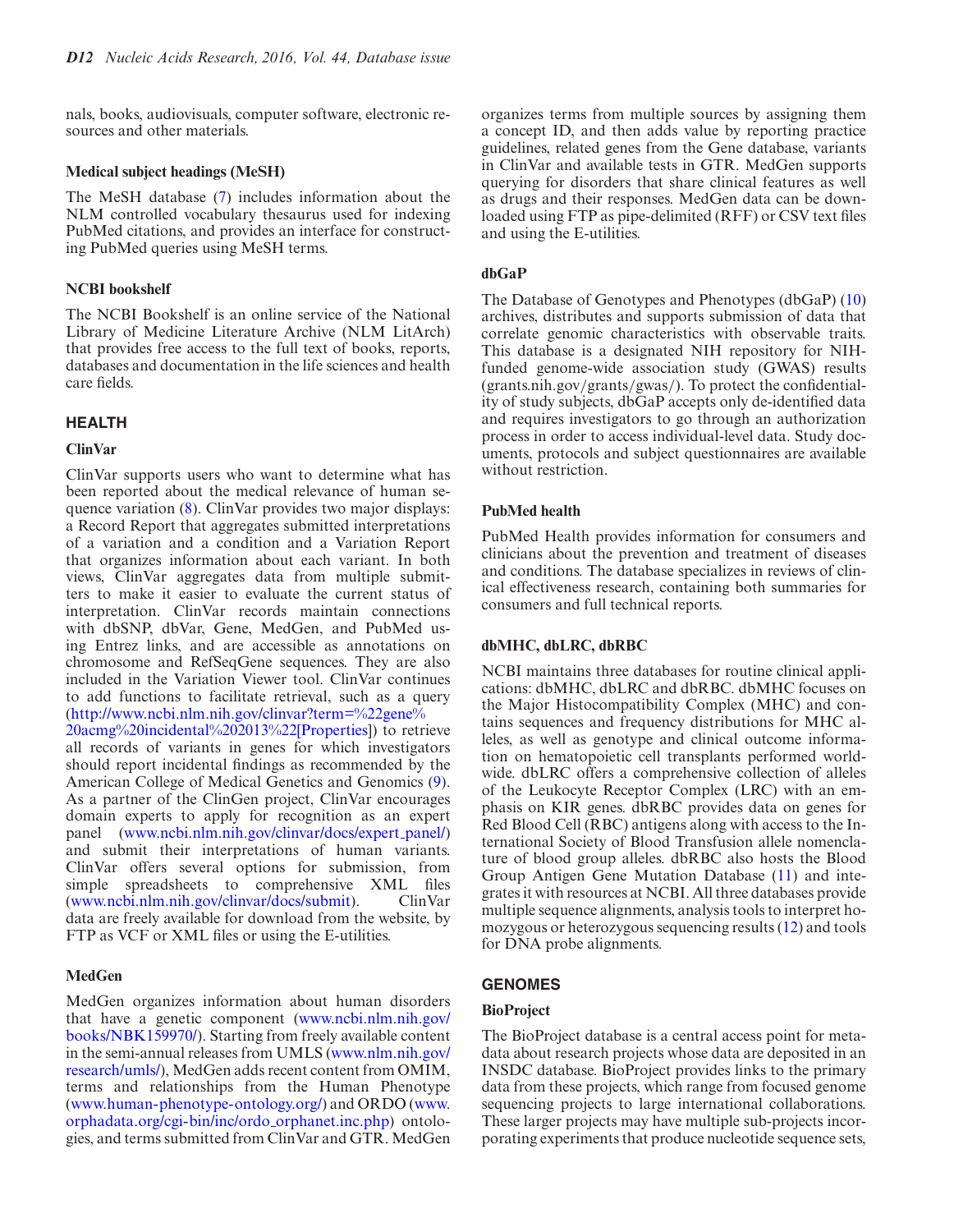genotype/phenotype data, sequence variants or epigenetic information.

# **Assembly**

The Assembly database [\(3\)](#page-10-0) collects metadata about genome assemblies that were either submitted to GenBank (or an INSDC database) or that are part of the RefSeq database. Assembly records also provide statistics about the genome as well as links to the sequence data in Entrez or in the genomes area of the FTP site.

# **Genome**

The Genome database collects genomic sequencing projects for a given species and provides links to corresponding records in BioProject, Assembly, Nucleotide and Protein. Genome records collect genome assembly data at various levels of completion, ranging from genomes represented by scaffolds or contigs to fully assembled chromosomes with annotation. NCBI creates a Genome record for an organism if at least one assembly is available for that organism in the Assembly database. The Genome home page also provides links to an organism browser that lists the current status of all genomes annotated at NCBI.

# **RefSeq**

The RefSeq database [\(13\)](#page-10-0) is a non-redundant set of curated and computationally derived sequences for transcripts, proteins and genomic regions. RefSeq DNA and RNA sequences can be searched and retrieved from the Nucleotide database and the complete RefSeq collection is available in the RefSeq directory on the NCBI FTP site.

### **GenBank**

GenBank [\(1\)](#page-10-0) is the primary nucleotide sequence archive at NCBI and is a member of the International Nucleotide Sequence Database Collaboration (INSDC). Sequences from GenBank are available from three Entrez databases: Nucleotide, EST and GSS (specified as nuccore, nucest and nucgss within the E-utilities). The Nucleotide database contains all GenBank sequences except those within the EST or GSS GenBank divisions. The database also contains WGS sequences, Third Party Annotation (TPA) sequences and sequences imported from the Structure database.

### **PopSet**

The PopSet database is a collection of related sequences and alignments derived from population, phylogenetic, mutation and ecosystem studies that have been submitted to GenBank. When available, PopSet alignments are shown in an embedded viewer on the PopSet record page.

#### **Sequence Read Archive (SRA)**

SRA [\(14\)](#page-11-0) is a repository for raw sequence reads and alignments generated by high-throughput nucleic acid sequencers. Data are deposited into SRA as supporting evidence for a wide range of study types, including de novo genome assemblies, genome wide association studies, single nucleotide polymorphism and structural variation analysis, pathogen identification, transcript assembly, metagenomic community profiling and epigenetics studies.

# **Trace archive**

The Trace Archive contains sequence traces from gel and capillary electrophoresis sequencers. These data arise from whole genomes of pathogens, organismal shotgun and BAC clone projects, and EST libraries. A companion resource, the Trace Assembly Archive, contains placements of individual trace reads on a GenBank sequence.

### **Clone database (CloneDB)**

CloneDB is a resource for finding descriptions, sources, map positions and distributor information about available clones and libraries [\(15\)](#page-11-0). For both genomic and cell-based clones and libraries, CloneDB contains information about the sequences themselves, such as their genomic mapping positions and associated markers, along with details about how the libraries were constructed.

# **Probe**

The Probe database is a registry of nucleic acid reagents designed for use in a wide variety of biomedical research applications including genotyping, SNP discovery, gene expression, gene silencing and gene mapping. Probe also includes information on reagent distributors, probe effectiveness and computed sequence similarities.

#### **BioSample**

The BioSample database provides annotation for biological samples used in a variety of studies submitted to NCBI, including genomic sequencing, microarrays, genome wide association studies (GWAS) and epigenomics [\(16\)](#page-11-0). The database promotes the use of structured and consistent attribute names and values that describe what the samples are as well as information about their provenance, where appropriate.

#### **Taxonomy**

The NCBI taxonomy database is a central organizing principle for the Entrez biological databases and provides links to all data for each taxonomic node, from superkingdoms to subspecies [\(17\)](#page-11-0). The taxonomy database reflects sequence data from virtually all of the formally described species of prokaryotes and about 10% of the eukaryotes. The Taxonomy Browser can be used to view the taxonomy tree or retrieve data from any of the Entrez databases for a particular organism or group. In 2013 the Taxonomy database began including type material for prokaryotic type strains and eukaryotic type specimens [\(18\)](#page-11-0). As of January 2014 NCBI no longer assigns taxonomy IDs to bacterial strains that do not already have taxonomy IDs [\(19\)](#page-11-0). Instead, such sequences will be assigned the taxonomy ID of the bacterial species, while the strain will be included in the source information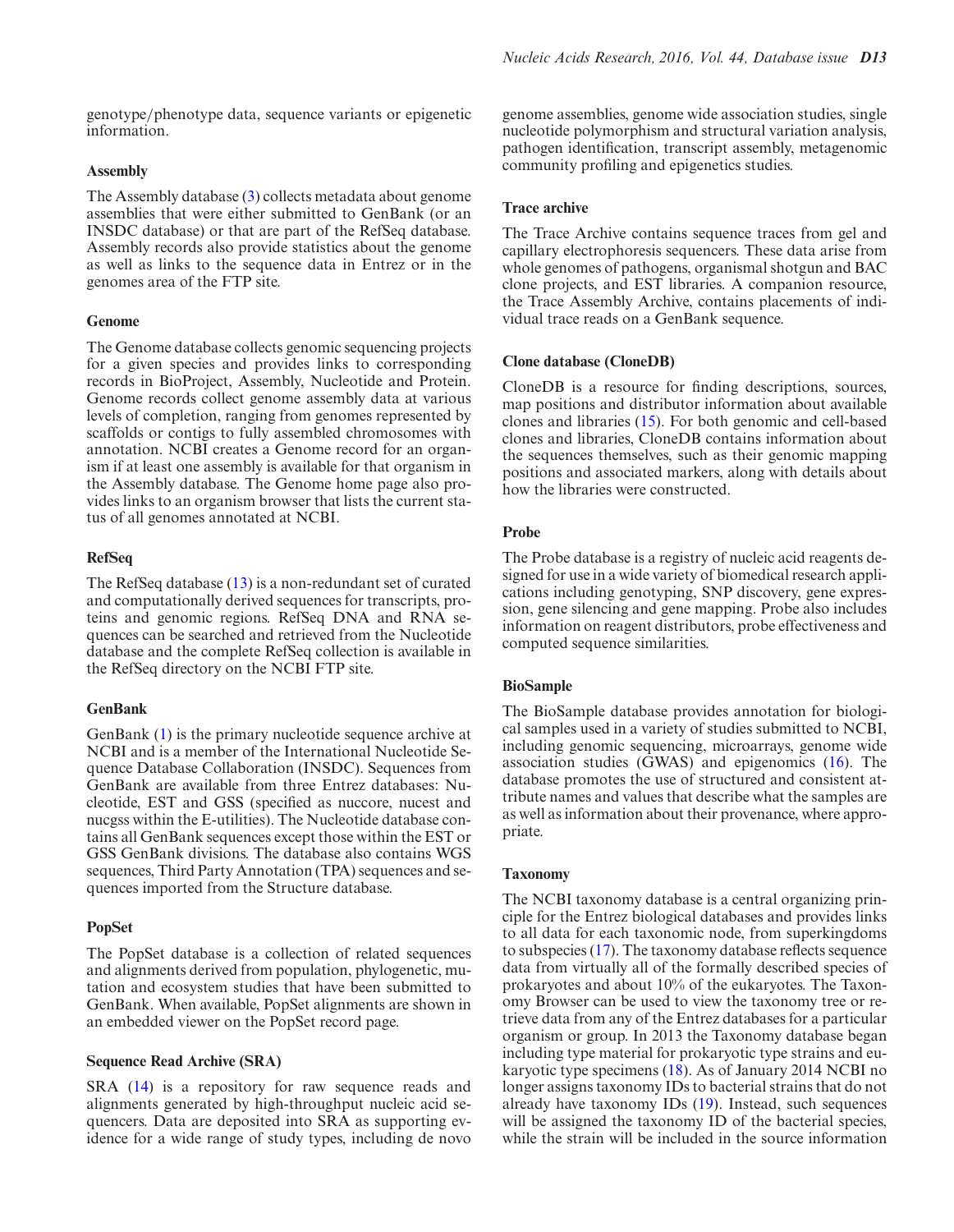of the sequence record. In addition, the sequence record will be linked to a BioSample record that will contain strain information such as relevant culture collections and details about how the strain was isolated.

#### **Genome reference consortium (GRC)**

The Genome Reference Consortium (GRC) [\(www.genomereference.org\)](http://www.genomereference.org) is an international collaboration between the Wellcome Trust Sanger Institute, the Genome Institute at Washington University, EMBL and NCBI. The GRC aims to produce assemblies of higher eukaryotic genomes that best reflect complex allelic diversity that is consistent with currently available data. The GRC currently produces assemblies for human (GRCh38), mouse (GRCm38) and zebrafish (GRCz10). Between major assembly releases the GRC provides minor patch releases that provide additional sequence scaffolds that either correct errors in the assembly (fix patches) or add an alternate loci (novel patches). GRC staff then incorporate these changes into the next major assembly release. GRC data are available for download from the NCBI FTP site [\(ftp.ncbi.nlm.nih.gov/pub/grc/\)](ftp://ftp.ncbi.nlm.nih.gov/pub/grc/) and the new genomes FTP area (see above).

### **dbSNP**

The Database of Single Nucleotide Polymorphisms (db-SNP) [\(20\)](#page-11-0) is a repository of all types of short genetic variations <50 bp in length, and so is a complement to dbVar (see below). dbSNP accepts submissions of both common and polymorphic variations, and contains both germline and somatic variations. In addition to archiving molecular details for each submission and calculating submitted variant locations on each genome assembly, dbSNP maintains information about population-specific allele frequencies and genotypes, reports the validation state of each variant and indicates if a variation call may be suspect because of paralogy  $(21)$ .

# **dbVar**

The Database of Genomic Structural Variation (dbVar) is an archive of large-scale genomic variants (generally  $>50$ ) bp) such as insertions, deletions, translocations and inversions [\(22\)](#page-11-0). These data are derived from several methods including computational sequence analysis and microarray experiments.

### **Variation viewer**

The Variation Viewer (www.ncbi.nlm.nih.gov/variation/ [view\) displays human variations from dbSNP, dbVar and](http://www.ncbi.nlm.nih.gov/variation/view) ClinVar in the context of the current and previous human reference genome assemblies, now GRCh38 and GRCh37 [\(23\)](#page-11-0). Variation Viewer provides users with genome-wide access to variations, both graphically and in tabular format. Users can search for variants by gene symbol, variant ID, or chromosomal coordinates, and can also upload their own data in several popular formats.

### **Virus variation resource**

The Virus Variation Resource is an outgrowth of the Influenza virus and Dengue virus resources and has been updated to include West Nile virus, Middle Eastern Respiratory (MERS) coronavirus and Ebolavirus [\(23–26\)](#page-11-0). The resource employs computational pipelines and manual curation to create consistent sequence annotations and metadata vocabularies across all sequences from constituent viruses. These standardized data are leveraged by a specialized search interface and a suite of tools designed to support the retrieval and display of large virus sequence datasets.

### **Epigenomics**

The Epigenomics database collects data from studies examining epigenetic features such as post-translational modifications of histone proteins, genomic DNA methylation, chromatin organization and the expression of non-coding regulatory RNA [\(27\)](#page-11-0). The Epigenomics database provides displays (genome tracks) of the raw data (stored in the Gene expression omnibus (GEO) and SRA databases) mapped to genomic coordinates. Data from the Roadmap Epigenomics project, currently stored in GEO (www.ncbi.nlm.nih.gov/ [geo/roadmap/epigenomics/\), are being mirrored and are](http://www.ncbi.nlm.nih.gov/geo/roadmap/epigenomics/) available for viewing and downloading.

# **GENES**

### **Gene**

Gene [\(28\)](#page-11-0) provides an interface to curated sequences and descriptive information about genes with links to a wide variety of gene-related resources. These data are accumulated and maintained through several international collaborations in addition to curation by NCBI staff. The complete Gene dataset, as well as organism-specific subsets, is available in the compact NCBI Abstract Syntax Notation One (ASN.1) format on the NCBI FTP site. The gene2xml tool converts the native Gene ASN.1 format into XML and is available at [ftp.ncbi.nlm.nih.gov/toolbox/ncbi](ftp://ftp.ncbi.nlm.nih.gov/toolbox/ncbi_tools/converters/by_program/gene2xml/)\_tools/ converters/by program/gene2xml/.

# **RefSeqGene**

As part of the Locus Reference Genomic (LRG) collaboration [\(www.lrg-sequence.org\)](http://www.lrg-sequence.org), RefSeqGene provides stable, standard human genomic sequences annotated with mR-NAs for well-characterized human genes [\(13\)](#page-10-0). RefSeqGene records are part of the RefSeq collection and are used to establish numbering systems for exons and introns and for reporting and identifying genomic variants, especially those of clinical importance [\(29\)](#page-11-0). RefSeqGene records can be retrieved from the Nucleotide database using the query 'refseqgene[keyword]', are available on corresponding Gene re[ports and can be downloaded from](ftp://ftp.ncbi.nlm.nih.gov/refseq/H_sapiens/RefSeqGene) ftp.ncbi.nlm.nih.gov/ refseq/H sapiens/RefSeqGene.

# **The conserved CDS database (CCDS)**

The conserved CDS database (CCDS) project is a collaborative effort between NCBI, the European Bioinformatics Institute, the Wellcome Trust Sanger Institute (WTSI)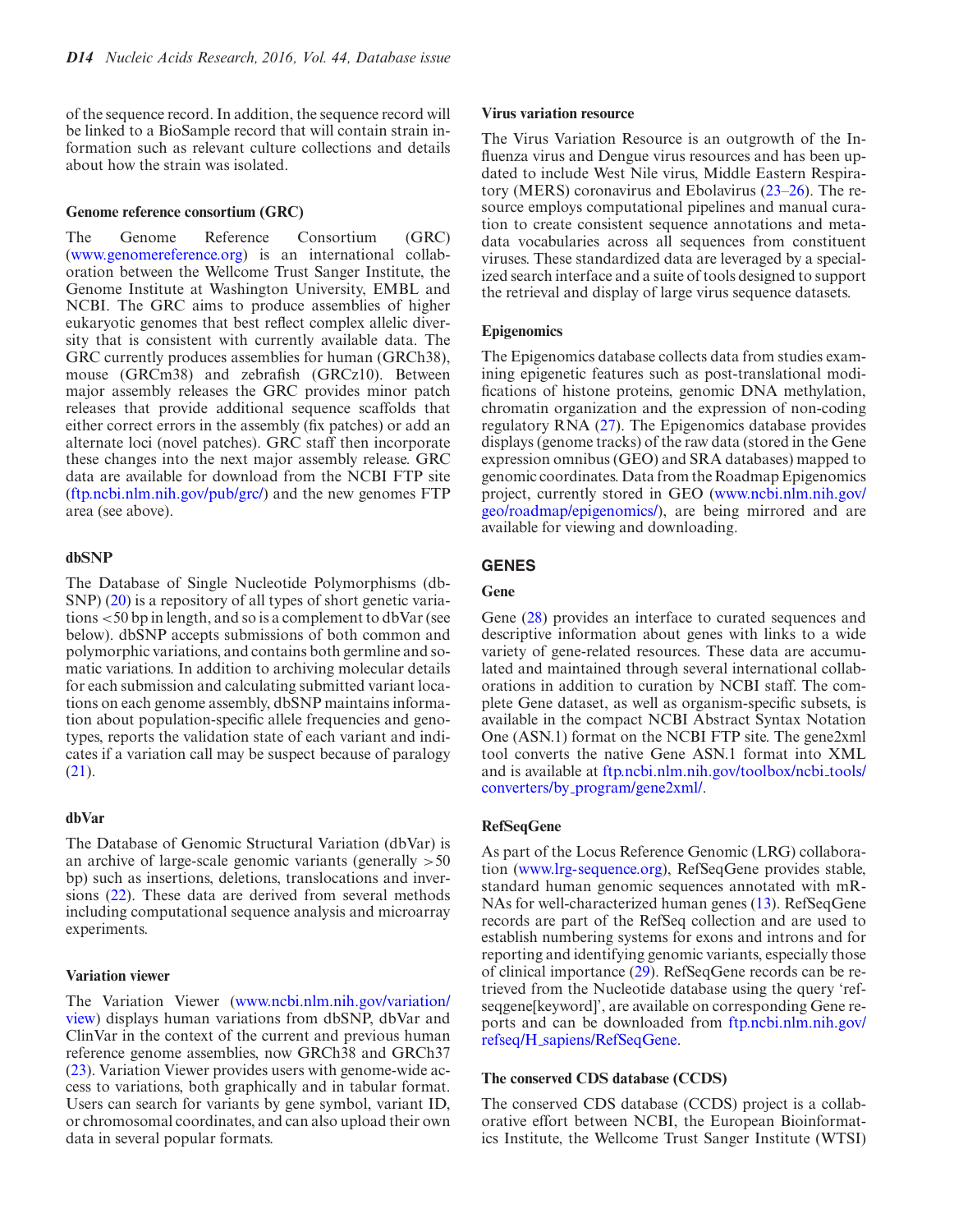and the University of California, Santa Cruz (UCSC). The CCDS compiles a set of human and mouse protein coding regions that are consistently annotated and of high quality [\(30\)](#page-11-0). The collaborators prepare the CCDS set by comparing the annotations they have independently determined and then identifying those coding regions that have identical coordinates on the genome. Those regions that pass quality evaluations are then added to the CCDS set. The [CCDS sequence data are available at](ftp://ftp.ncbi.nlm.nih.gov/pub/CCDS/) ftp.ncbi.nlm.nih.gov/ pub/CCDS/.

# **Gene expression omnibus (GEO)**

GEO [\(31\)](#page-11-0) is a data repository and retrieval system for highthroughput functional genomic data generated by microarray and next-generation sequencing technologies. In addition to gene expression data, GEO accepts data from studies of genome copy number variation, genome-protein interaction surveys and methylation profiling studies. The repository can capture fully annotated raw and processed data, enabling compliance with reporting standards such as 'Minimum Information About a Microarray Experiment' (MIAME) [\(23,24\)](#page-11-0). GEO data are housed in two Entrez databases: GEO Profiles, which contains quantitative gene expression measurements for one gene across an experiment, and GEO DataSets, which contains entire experiments.

# **UniGene**

UniGene [\(32\)](#page-11-0) is a system for partitioning transcript sequences (including ESTs) from GenBank into a nonredundant set of clusters, each of which contains sequences that seem to be produced by the same transcription locus. UniGene clusters are created for all organisms for which there are 70 000 or more ESTs in GenBank.

# **HomoloGene**

HomoloGene is a system that automatically detects homologs, including paralogs and orthologs, among the genes of 21 completely sequenced eukaryotic genomes. Homolo-Gene reports include homology and phenotype information drawn from Online Mendelian Inheritance in Man (OMIM) [\(33\)](#page-11-0), Mouse Genome Informatics (MGI) [\(34\)](#page-11-0), the Zebrafish Information Network (ZFIN) [\(35\)](#page-11-0), the Saccharomyces Genome Database (SGD) [\(36\)](#page-11-0) and FlyBase [\(37\)](#page-11-0). Information about the HomoloGene build procedure is provided at [www.ncbi.nlm.nih.gov/HomoloGene/HTML/](http://www.ncbi.nlm.nih.gov/HomoloGene/HTML/homologene_buildproc.html) homologene buildproc.html.

# **PROTEINS**

# **RefSeq**

In addition to genomic and transcript sequences, the RefSeq database [\(13\)](#page-10-0) contains protein sequences that are curated and computationally derived from these DNA and RNA sequences. RefSeq protein sequences can be searched and retrieved from the Protein database, and the complete RefSeq collection is available in the RefSeq directory on the NCBI FTP site.

# **GenBank and other sources**

As part of standard submission procedures, NCBI produces conceptual translations for any sequence in Gen-Bank that contains a coding sequence and places these protein sequences in the Protein database. In addition to these GenPept sequences, the Protein database also contains sequences from TPA, UniProtKB/Swiss-Prot [\(38\)](#page-11-0), the Protein Research Foundation (PRF) and the Protein Data Bank (PDB) [\(39\)](#page-11-0).

# **Molecular modeling database (MMDB)**

Molecular modeling database (MMDB) [\(40\)](#page-11-0) contains experimentally determined coordinate sets from PDB [\(39\)](#page-11-0) augmented with domain annotations and links to relevant literature, protein and nucleotide sequences, chemicals (PDB heterogens), and conserved domains in the Conserved Domain Database (CDD) [\(41\)](#page-11-0). MMDB also provides interactive views of the data in Cn3D [\(42\)](#page-11-0), the NCBI structure and alignment viewer. MMDB provides structural neighbors for each record based on similarities computed by the VAST algorithm between compact structural domains within protein structures [\(43,44\)](#page-11-0).

# **Conserved domain database (CDD)**

CDD [\(45\)](#page-11-0) contains PSI-BLAST-derived Position Specific Score Matrices representing domains taken from the Simple Modular Architecture Research Tool (Smart) [\(46\)](#page-11-0), Pfam [\(47\)](#page-11-0), TIGRFAM [\(48\)](#page-11-0) and from domain alignments derived from the Clusters of Orthologous Groups (COGs) database and the Protein Clusters database. In addition, CDD includes superfamily records that contain sets of CDs from one or more source databases that generate overlapping annotation on the same protein sequences.

# **Protein clusters**

The Protein Clusters database contains sets of almost identical RefSeq proteins encoded by complete genomes from prokaryotes, eukaryotic organelles (mitochondria and chloroplasts), viruses and plasmids, as well as from some protozoans and plants. The clusters are organized in a taxonomic hierarchy and are created based on reciprocal besthit protein BLAST scores [\(49\)](#page-11-0).

# **HIV-1***/***human protein interaction database**

The HIV-1/Human Protein Interaction Database is an online presentation of documented interactions between HIV-1 proteins, host cell proteins, other HIV-1 proteins or proteins from disease organisms associated with HIV or AIDS [\(50\)](#page-11-0). These data are maintained by the Division of Acquired Immunodeficiency Syndrome of the National Institute of Allergy and Infectious Diseases (NIAID) in collaboration with the Southern Research Institute and NCBI.

# **BLAST SEQUENCE ANALYSIS**

### **BLAST software**

The BLAST programs [\(51–53\)](#page-11-0) perform sequence-similarity searches against a variety of nucleotide and protein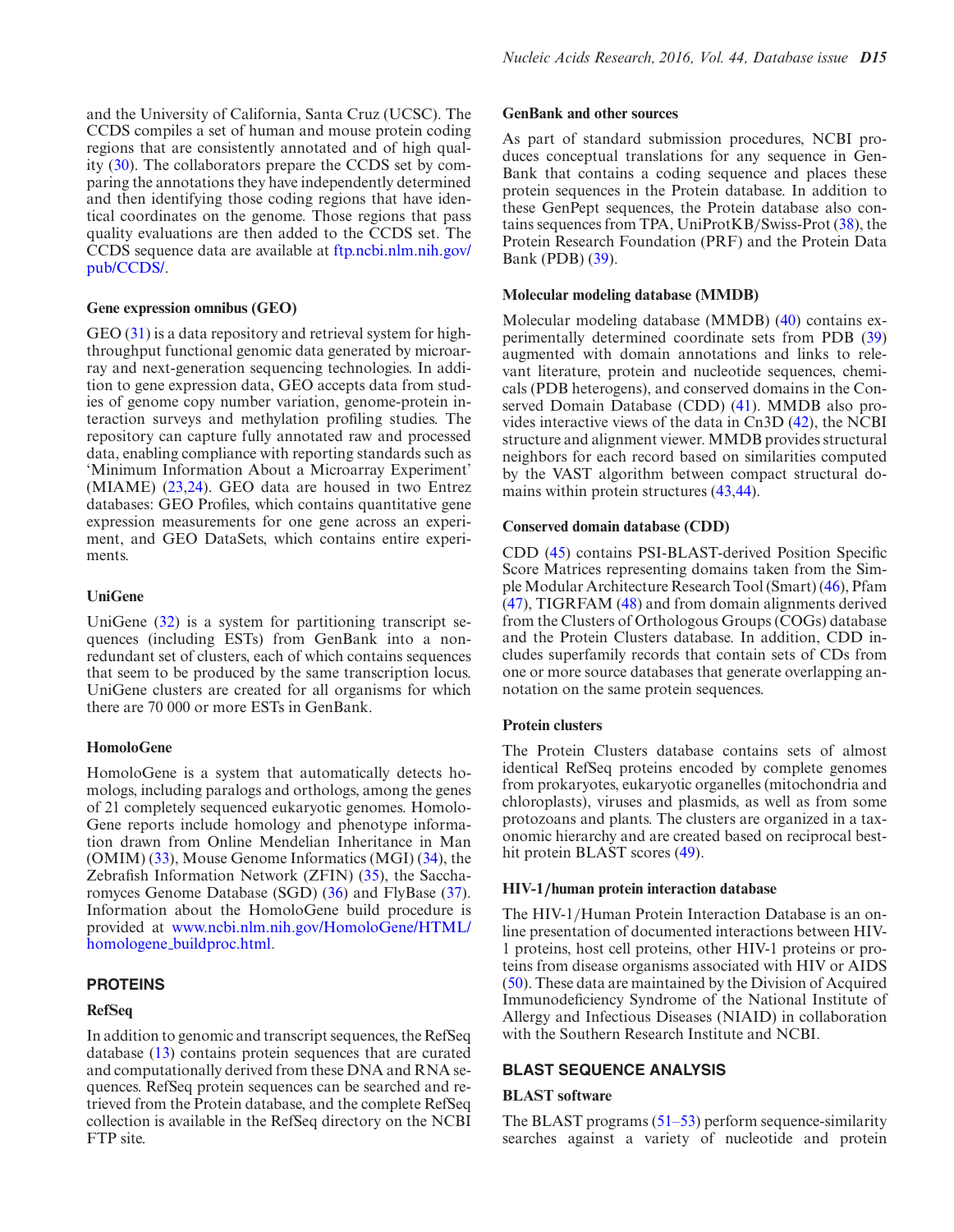databases, returning a set of gapped alignments with links to full sequence records and related NCBI resources. The basic BLAST programs are also available as standalone com[mand line programs and network clients at](ftp://ftp.ncbi.nlm.nih.gov/blast/executables/LATEST/) ftp.ncbi.nlm.nih. gov/blast/executables/LATEST/ (Table [2\)](#page-10-0).

### **BLAST on the cloud**

NCBI provides an experimental Amazon Machine Image (AMI) for BLAST hosted at the Amazon Web Services (AWS) Marketplace. This AMI is preconfigured with the latest BLAST+ applications and includes a FUSE client that can download BLAST databases from NCBI as needed. Users can also upload their own custom databases. For tools that access NCBI BLAST programmatically, the AMI also supports the BLAST URL API, making an AWS instance a drop-in replacement for the NCBI BLAST website. More information is available at the BLAST help page [as well as in an archived webinar about this AMI \(www.](http://www.ncbi.nlm.nih.gov/education/webinars/) ncbi.nlm.nih.gov/education/webinars/).

### **BLAST databases**

The default database for nucleotide BLAST searches (nr/nt) contains all RefSeq RNA records plus all GenBank sequences except for those from the EST, GSS, STS and HTG divisions. Another featured database is *Human genomic plus transcript* that contains human RefSeq transcript and genomic sequences arising from the NCBI annotation of the human genome. A similar database is available for mouse. Additional databases are also available and are described in links from the BLAST search form. Each of these databases can be limited to an arbitrary taxonomic node or those records satisfying any Entrez query.

For proteins the default database (nr) is a non-redundant set of all CDS translations from GenBank along with all sequences from RefSeq, UniProtKB/Swiss-Prot, PDB and the Protein Research Foundation (PRF). Subsets of this database are also available, such as the PDB or UniProtKB/Swiss-Prot sequences, along with separate databases for sequences from patents and environmental samples. Like the nucleotide databases, these collections can be limited by taxonomy or an arbitrary Entrez query.

### **BLAST output formats**

Standard BLAST output formats include the default pairwise alignment, several query-anchored multiple sequence alignment formats, an easily-parsable Hit Table and a report that organizes the BLAST hits by taxonomy. A *pairwise with identities* mode better highlights differences between the query and a target sequence. A Tree View option for the Web BLAST service creates a dendrogram that clusters sequences according to their distances from the query sequence. Each alignment returned by BLAST is scored and assigned a measure of statistical significance called the Expectation Value (*E*-value). The alignments returned can be limited by an *E*-value threshold or range.

## **Genomic BLAST**

NCBI maintains Genomic BLAST services that mirror the design of the standard BLAST forms and allow users access

to specialized databases for each particular genome. The default database contains the genomic sequence of an organism, but additional databases are provided depending on the available data and annotations. The default algorithm for Genomic BLAST is MegaBLAST [\(54\)](#page-11-0), a faster version of standard nucleotide BLAST designed to find alignments between nearly identical sequences, typically from the same species. For rapid cross-species nucleotide queries, NCBI offers Discontiguous MegaBLAST, which uses a non-contiguous word match [\(55\)](#page-11-0) as the nucleus for its alignments. Discontiguous MegaBLAST is far more rapid than a translated search such as blastx, yet maintains a competitive degree of sensitivity when comparing coding regions.

### **Primer-BLAST**

Primer-BLAST is a tool for designing and analyzing polymerase chain reaction (PCR) primers based on the existing program Primer3 [\(56\)](#page-11-0) that designs PCR primers given a template DNA sequence. Primer-BLAST extends this functionality by running a BLAST search against a chosen database with the designed primers as queries, and then returns only those primer pairs specific to the desired target. If a user provides only one primer with the DNA template, the other primer will be designed and analyzed. If a user provides both primers and a template, the tool performs only the final BLAST analysis. If a user provides both primers but no template, primer-BLAST will display those templates that best match the primer pair. The available databases include the RefSeq mRNA collection, the BLAST nr database and genomic sets for one of twelve model organisms.

### **IgBLAST**

IgBLAST is a specialized BLAST tool that facilitates the analysis of immunoglobulin variable domain sequences and T-cell receptor sequences [\(57\)](#page-12-0). In addition to a standard BLAST analysis, IgBLAST reports the germline V, D and J gene matches to the query sequence, annotates immunoglobulin domains, reveals V(D)J junction details and indicates whether the rearrangement is in-frame or out-offrame. IgBLAST is available both as a web tool and as a stand-alone package.

# **COBALT**

The Constraint-based multiple protein Alignment Tool (COBALT) [\(58\)](#page-12-0) is a multiple alignment algorithm for proteins that finds a collection of pair-wise constraints derived from both the NCBI CDD and the sequence similarity programs RPS-BLAST, BLASTp and PHI-BLAST. These pairwise constraints are then incorporated into a progressive multiple alignment. Links at the top of the COBALT report provide access to a phylogenetic tree view of the multiple alignment and allow users either to launch a modified search or download the alignment in several popular formats.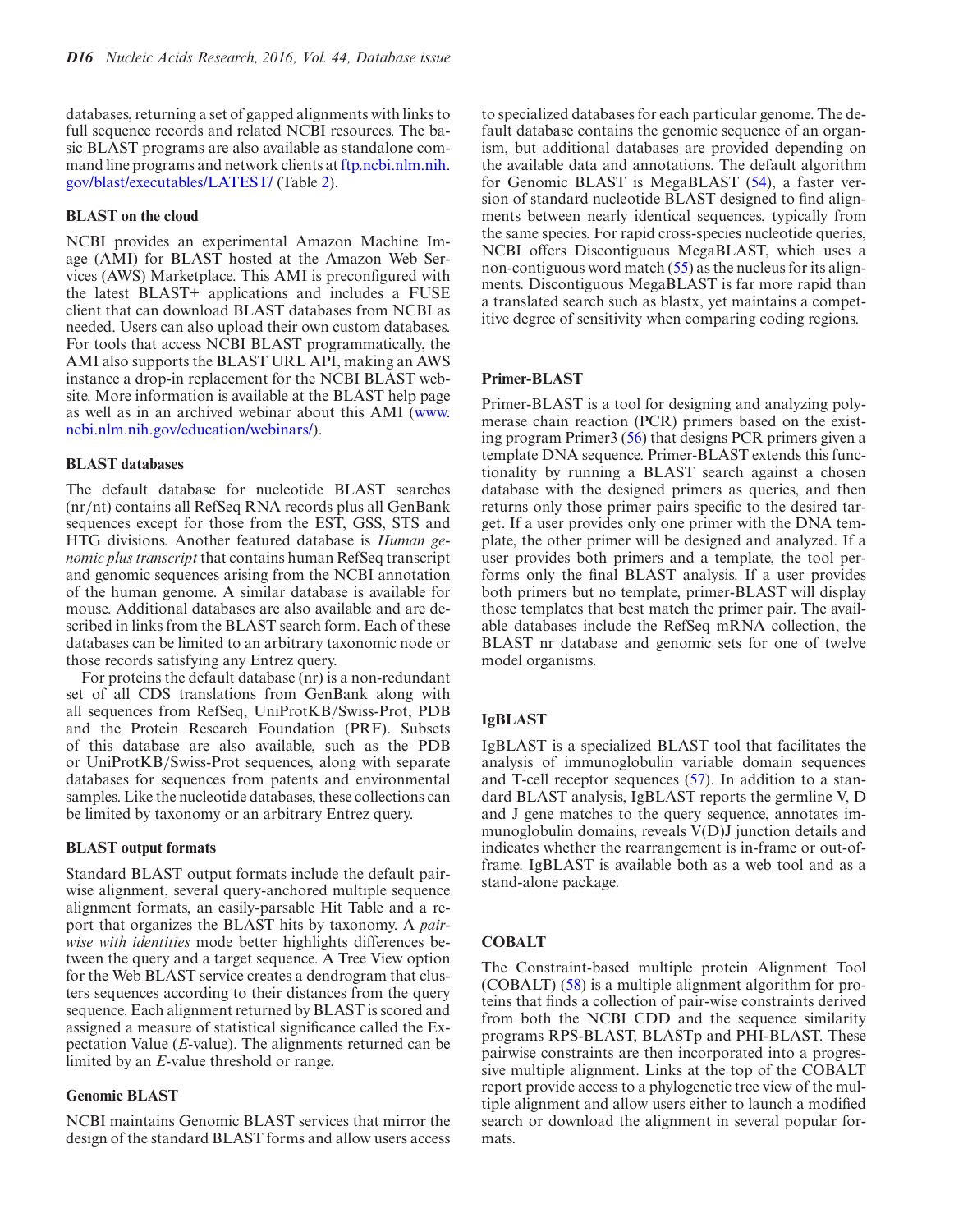<span id="page-10-0"></span>**Table 2.** Selected NCBI software available for download

| Software             | Available binaries       | Category within this article   |  |
|----------------------|--------------------------|--------------------------------|--|
| BLAST (standalone)   | Win, Mac, LINUX          | BLAST sequence analysis        |  |
| IgBLAST (standalone) | Win, Mac, LINUX          | <b>BLAST</b> sequence analysis |  |
| $CD$ -Tree           | Win. Mac                 | Proteins                       |  |
| Cn3D                 | Win. Mac                 | Proteins                       |  |
| PC3D                 | Win, Mac, LINUX          | Chemicals                      |  |
| gene2xml             | Win, Mac, LINUX, Solaris | Genes                          |  |
| Genome Workbench     | Win, Mac, LINUX          | Genomes                        |  |
| splign               | LINUX, Solaris           | Genomes                        |  |
| tbl2asn              | Win, Mac, LINUX, Solaris | Genomes                        |  |

# **CHEMICALS**

# **PubChem**

PubChem [\(59,60\)](#page-12-0) focuses on the chemical, structural and biological properties of small molecules, in particular their roles as diagnostic and therapeutic agents. A suite of three Entrez databases, PCSubstance, PCCompound and PCBioAssay, contain the structural and bioactivity data of the PubChem project. PubChem also provides a diverse set of three-dimensional (3D) conformers for 90% of the records in the PubChem Compound database.

# **Biosystems**

The Biosystems database collects together molecules represented in Gene, Protein and PubChem that interact in a biological system, such as a biochemical pathway or disease. Currently Biosystems receives data from the Kyoto Encyclopedia of Genes and Genomes (KEGG) [\(61–63\)](#page-12-0), Bio-Cyc [\(64\)](#page-12-0), Reactome [\(65\)](#page-12-0), the Pathway Interaction Database  $(66)$ , WikiPathways  $(67,68)$  and Gene Ontology  $(69)$ .

# **FOR FURTHER INFORMATION**

The resources described here include documentation, other explanatory material and references to collaborators and data sources on their respective websites. An alphabetical list of NCBI resources is available from a link above the category list on the left side of the NCBI home page. The NCBI Help Manual and the new second edition [of the NCBI Handbook \(www.ncbi.nlm.nih.gov/books/](http://www.ncbi.nlm.nih.gov/books/NBK143764/) NBK143764/), both available as links in the common page footer, describe the principal NCBI resources in detail. [The NCBI Learn page \(www.ncbi.nlm.nih.gov/home/learn.](http://www.ncbi.nlm.nih.gov/home/learn.shtml) shtml) provides links to documentation, tutorials, webinars, courses and upcoming conference exhibits. A variety of video tutorials are available on the NCBI YouTube channel that can be accessed through links in the standard NCBI page footer. A user-support staff is available to answer questions at info@ncbi.nlm.nih.gov. Updates on NCBI resources and database enhancements are described on the NCBI News site [\(www.ncbi.nlm.nih.gov/news/\)](http://www.ncbi.nlm.nih.gov/news/), NCBI social media sites (FaceBook, Twitter, Google+ and LinkedIn), the 'NCBI Insights' blog, and the several mailing lists and RSS feeds that provide updates on services and databases. Links to these resources are in the NCBI page footer and on the NCBI News site.

# **FUNDING**

Funding for open access charge: Intramural Research Program of the National Institutes of Health, National Library of Medicine.

*Conflict of interest statement.* None declared.

#### **REFERENCES**

- 1. Benson,D.A., Cavanaugh,M., Clark,K., Karsch-Mizrachi,I., Lipman,D.J., Ostell,J. and Sayers,E.W. (2016) GenBank. *Nucleic Acids Res.*, doi:10.1093/nar/gkv1276.
- 2. Rubinstein,W.S., Maglott,D.R., Lee,J.M., Kattman,B.L., Malheiro,A.J., Ovetsky,M., Hem,V., Gorelenkov,V., Song,G., Wallin, C. *et al.* (2013) The NIH genetic testing registry: a new, centralized database of genetic tests to enable access to comprehensive information and improve transparency. *Nucleic Acids Res.*, **41**, D925–D935.
- 3. Kitts,P.A., Church,D.M., Choi,J., Hem,V., Smith,R., Tatusova,T., Thibaud-Nissen,F., DiCuccio,M., Murphy,T.D., Pruitt,K.D. *et al.* (2016) Assembly: a resource for assembled genomes at NCBI. *Nucleic Acids Res.*, doi:10.1093/nar/gkv1226.
- 4. NCBI Resource Coordinators. (2015) Database resources of the National Center for Biotechnology Information. *Nucleic Acids Res.* **43**, D6–D17.
- 5. Schuler,G.D., Epstein,J.A., Ohkawa,H. and Kans,J.A. (1996) Entrez: molecular biology database and retrieval system. *Methods Enzymol.*, **266**, 141–162.
- 6. Sequeira,E. (2003) PubMed Central––three years old and growing stronger. *ARL*, **228**, 5–9.
- 7. Sewell,W. (1964) Medical Subject Headings in Medlars. *Bull. Med. Libr. Assoc.*, **52**, 164–170.
- 8. Landrum,M.J., Lee,J.M., Riley,G.R., Jang,W., Rubinstein,W.S., Church,D.M. and Maglott,D.R. (2014) ClinVar: public archive of relationships among sequence variation and human phenotype. *Nucleic Acids Res.*, **42**, D980–D985.
- 9. Green,R.C., Berg,J.S., Grody,W.W., Kalia,S.S., Korf,B.R., Martin,C.L., McGuire,A.L., Nussbaum,R.L., O'Daniel,J.M., Ormond,K.E. *et al.* (2013) ACMG recommendations for reporting of incidental findings in clinical exome and genome sequencing. *Genet. Med.*, **15**, 565–574.
- 10. Manolio,T.A., Rodriguez,L.L., Brooks,L., Abecasis,G., Ballinger,D., Daly,M., Donnelly,P., Faraone,S.V., Frazer,K., Gabriel,S. *et al.* (2007) New models of collaboration in genome-wide association studies: the Genetic Association Information Network. *Nat. Genet.*, **39**, 1045–1051.
- 11. Blumenfeld,O.O. and Patnaik,S.K. (2004) Allelic genes of blood group antigens: a source of human mutations and cSNPs documented in the Blood Group Antigen Gene Mutation Database. *Hum. Mutat.*, **23**, 8–16.
- 12. Helmberg,W., Dunivin,R. and Feolo,M. (2004) The sequencing-based typing tool of dbMHC: typing highly polymorphic gene sequences. *Nucleic Acids Res.*, **32**, W173–W175.
- 13. Pruitt,K.D., Tatusova,T., Brown,G.R. and Maglott,D.R. (2012) NCBI Reference Sequences (RefSeq): current status, new features and genome annotation policy. *Nucleic Acids Res.*, **40**, D130–D135.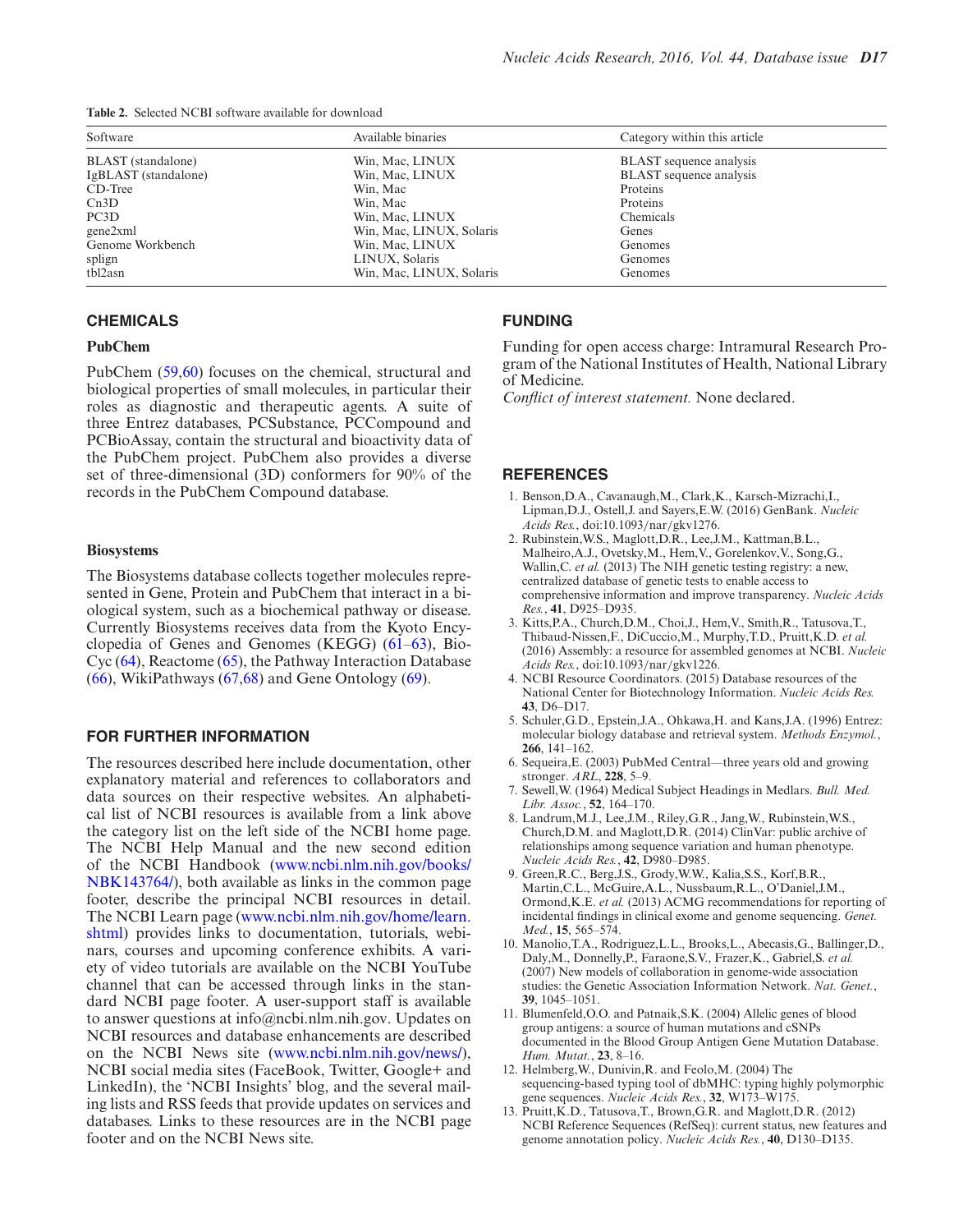- <span id="page-11-0"></span>14. Kodama,Y., Shumway,M. and Leinonen,R. (2012) The Sequence Read Archive: explosive growth of sequencing data. *Nucleic Acids Res.*, **40**, D54–D56.
- 15. Schneider,V.A., Chen,H.C., Clausen,C., Meric,P.A., Zhou,Z., Bouk,N., Husain,N., Maglott,D.R. and Church,D.M. (2013) Clone DB: an integrated NCBI resource for clone-associated data. *Nucleic Acids Res.*, **41**, D1070–D1078.
- 16. Barrett,T., Clark,K., Gevorgyan,R., Gorelenkov,V., Gribov,E., Karsch-Mizrachi,I., Kimelman,M., Pruitt,K.D., Resenchuk,S., Tatusova,T. *et al.* (2012) BioProject and BioSample databases at NCBI: facilitating capture and organization of metadata. *Nucleic Acids Res.*, **40**, D57–D63.
- 17. Federhen,S. (2012) The NCBI Taxonomy database. *Nucleic Acids Res.*, **40**, D136–D143.
- 18. Federhen,S. (2015) Type material in the NCBI Taxonomy Database. *Nucleic Acids Res.*, **43**, D1086–D1098.
- 19. Federhen,S., Clark,K., Barrett,T., Parkinson,H., Ostell,J., Kodama,Y., Mashima,J., Nakamura,Y., Cochrane,G. and Karsch-Mizrachi,I. (2014) Toward richer metadata for microbial sequences: replacing strain-level NCBI taxonomy taxids with BioProject, BioSample and Assembly records. *Stand. Genomic Sci.*, **9**, 1275–1277.
- 20. Sherry,S.T., Ward,M.H., Kholodov,M., Baker,J., Phan,L., Smigielski,E.M. and Sirotkin,K. (2001) dbSNP: the NCBI database of genetic variation. *Nucleic Acids Res.*, **29**, 308–311.
- 21. Sudmant,P.H., Kitzman,J.O., Antonacci,F., Alkan,C., Malig,M., Tsalenko,A., Sampas,N., Bruhn,L., Shendure,J. and Eichler,E.E. (2010) Diversity of human copy number variation and multicopy genes. *Science*, **330**, 641–646.
- 22. Church,D.M., Lappalainen,I., Sneddon,T.P., Hinton,J., Maguire,M., Lopez,J., Garner,J., Paschall,J., Dicuccio,M., Yaschenko,E. *et al.* (2010) Public data archives for genomic structural variation. *Nat. Genet.*, **42**, 813–814.
- 23. Brister,J.R., Bao,Y., Zhdanov,S.A., Ostapchuck,Y., Chetvernin,V., Kiryutin,B., Zaslavsky,L., Kimelman,M. and Tatusova,T.A. (2014) Virus Variation Resource–recent updates and future directions. *Nucleic Acids Res.*, **42**, D660–D665.
- 24. Brister,J.R., Ako-Adjei,D., Bao,Y. and Blinkova,O. (2015) NCBI viral genomes resource. *Nucleic Acids Res.*, **43**, D571–D577.
- 25. Resch,W., Zaslavsky,L., Kiryutin,B., Rozanov,M., Bao,Y. and Tatusova,T.A. (2009) Virus variation resources at the National Center for Biotechnology Information: dengue virus. *BMC Microbiol.*, **9**, 65–71.
- 26. Zaslavsky,L., Bao,Y. and Tatusova,T.A. (2008) Visualization of large influenza virus sequence datasets using adaptively aggregated trees with sampling-based subscale representation. *BMC Bioinformatics*, **9**, 237–243.
- 27. Fingerman,I.M., McDaniel,L., Zhang,X., Ratzat,W., Hassan,T., Jiang,Z., Cohen,R.F. and Schuler,G.D. (2011) NCBI Epigenomics: a new public resource for exploring epigenomic data sets. *Nucleic Acids Res.*, **39**, D908–D912.
- 28. Brown,G.R., Hem,V., Katz,K.S., Ovetsky,M., Wallin,C., Ermolaeva,O., Tolstoy,I., Tatusova,T., Pruitt,K.D., Maglott,D.R. *et al.* (2015) Gene: a gene-centered information resource at NCBI. *Nucleic Acids Res.*, **43**, D36–D42.
- 29. Gulley,M.L., Braziel,R.M., Halling,K.C., Hsi,E.D., Kant,J.A., Nikiforova,M.N., Nowak,J.A., Ogino,S., Oliveira,A., Polesky,H.F. *et al.* (2007) Clinical laboratory reports in molecular pathology. *Arch. Pathol. Lab. Med.*, **131**, 852–863.
- 30. Farrell,C.M., O'Leary,N.A., Harte,R.A., Loveland,J.E., Wilming,L.G., Wallin,C., Diekhans,M., Barrell,D., Searle,S.M., Aken,B. *et al.* (2014) Current status and new features of the Consensus Coding Sequence database. *Nucleic Acids Res.*, **42**, D865–D872.
- 31. Barrett,T., Wilhite,S.E., Ledoux,P., Evangelista,C., Kim,I.F., Tomashevsky,M., Marshall,K.A., Phillippy,K.H., Sherman,P.M., Holko,M. *et al.* (2013) NCBI GEO: archive for functional genomics data sets–update. *Nucleic Acids Res.*, **41**, D991–D995.
- 32. Schuler,G.D. (1997) Pieces of the puzzle: expressed sequence tags and the catalog of human genes. *J. Mol. Med.*, **75**, 694–698.
- 33. Amberger,J., Bocchini,C.A., Scott,A.F. and Hamosh,A. (2009) McKusick's Online Mendelian Inheritance in Man (OMIM). *Nucleic Acids Res.*, **37**, D793–D796.
- 34. Eppig,J.T., Blake,J.A., Bult,C.J., Kadin,J.A. and Richardson,J.E.  $(2007)$  The mouse genome database (MGD): new features facilitating a model system. *Nucleic Acids Res.*, **35**, D630–D637.
- 35. Sprague,J., Bayraktaroglu,L., Clements,D., Conlin,T., Fashena,D., Frazer,K., Haendel,M., Howe,D.G., Mani,P., Ramachandran,S. *et al.* (2006) The Zebrafish Information Network: the zebrafish model organism database. *Nucleic Acids Res.*, **34**, D581–D585.
- 36. Hong,E.L., Balakrishnan,R., Dong,Q., Christie,K.R., Park,J., Binkley,G., Costanzo,M.C., Dwight,S.S., Engel,S.R., Fisk,D.G. *et al.* (2008) Gene Ontology annotations at SGD: new data sources and annotation methods. *Nucleic Acids Res.*, **36**, D577–D581.
- 37. Crosby,M.A., Goodman,J.L., Strelets,V.B., Zhang,P. and Gelbart,W.M. (2007) FlyBase: genomes by the dozen. *Nucleic Acids Res.*, **35**, D486–D491.
- 38. Magrane,M. and Consortium,U. (2011) UniProt Knowledgebase: a hub of integrated protein data. *Database (Oxford)*, **2011**, bar009.
- 39. Berman,H., Henrick,K., Nakamura,H. and Markley,J.L. (2007) The worldwide Protein Data Bank (wwPDB): ensuring a single, uniform archive of PDB data. *Nucleic Acids Res.*, **35**, D301–D303.
- 40. Madej,T., Addess,K.J., Fong,J.H., Geer,L.Y., Geer,R.C., Lanczycki,C.J., Liu,C., Lu,S., Marchler-Bauer,A., Panchenko,A.R. *et al.* (2012) MMDB: 3D structures and macromolecular interactions. *Nucleic Acids Res.*, **40**, D461–D464.
- 41. Marchler-Bauer,A., Derbyshire,M.K., Gonzales,N.R., Lu,S., Chitsaz,F., Geer,L.Y., Geer,R.C., He,J., Gwadz,M., Hurwitz,D.I. *et al.* (2015) CDD: NCBI's conserved domain database. *Nucleic Acids Res.*, **43**, D222–D226.
- 42. Wang,Y., Geer,L.Y., Chappey,C., Kans,J.A. and Bryant,S.H. (2000) Cn3D: sequence and structure views for Entrez. *Trends Biochem. Sci.*, **25**, 300–302.
- 43. Gibrat,J.F., Madej,T. and Bryant,S.H. (1996) Surprising similarities in structure comparison. *Curr. Opin. Struct. Biol.*, **6**, 377–385.
- 44. Madej,T., Gibrat,J.F. and Bryant,S.H. (1995) Threading a database of protein cores. *Proteins*, **23**, 356–369.
- 45. Marchler-Bauer,A., Anderson,J.B., Chitsaz,F., Derbyshire,M.K., DeWeese-Scott,C., Fong,J.H., Geer,L.Y., Geer,R.C., Gonzales,N.R., Gwadz,M. *et al.* (2009) CDD: specific functional annotation with the Conserved Domain Database. *Nucleic Acids Res.*, **37**, D205–D210.
- 46. Letunic,I., Copley,R.R., Pils,B., Pinkert,S., Schultz,J. and Bork,P. (2006) SMART 5: domains in the context of genomes and networks. *Nucleic Acids Res.*, **34**, D257–D260.
- 47. Finn,R.D., Mistry,J., Schuster-Bockler,B., Griffiths-Jones,S., Hollich,V., Lassmann,T., Moxon,S., Marshall,M., Khanna,A., Durbin,R. *et al.* (2006) Pfam: clans, web tools and services. *Nucleic Acids Res.*, **34**, D247–D251.
- 48. Haft,D.H., Selengut,J.D. and White,O. (2003) The TIGRFAMs database of protein families. *Nucleic Acids Res.*, **31**, 371–373.
- 49. Klimke,W., Agarwala,R., Badretdin,A., Chetvernin,S., Ciufo,S., Fedorov,B., Kiryutin,B., O'Neill,K., Resch,W., Resenchuk,S. *et al.* (2009) The National Center for Biotechnology Information's Protein Clusters Database. *Nucleic Acids Res.*, **37**, D216–D223.
- 50. Fu,W., Sanders-Beer,B.E., Katz,K.S., Maglott,D.R., Pruitt,K.D. and Ptak,R.G. (2009) Human immunodeficiency virus type 1, human protein interaction database at NCBI. *Nucleic Acids Res.*, **37**, D417–D422.
- 51. Altschul,S.F., Gish,W., Miller,W., Myers,E.W. and Lipman,D.J. (1990) Basic local alignment search tool. *J. Mol. Biol.*, **215**, 403–410.
- 52. Altschul,S.F., Madden,T.L., Schaffer,A.A., Zhang,J., Zhang,Z., Miller,W. and Lipman,D.J. (1997) Gapped BLAST and PSI-BLAST: a new generation of protein database search programs. *Nucleic Acids Res.*, **25**, 3389–3402.
- 53. Boratyn,G.M., Camacho,C., Cooper,P.S., Coulouris,G., Fong,A., Ma,N., Madden,T.L., Matten,W.T., McGinnis,S.D., Merezhuk,Y. *et al.* (2013) BLAST: a more efficient report with usability improvements. *Nucleic Acids Res.*, **41**, W29–W33.
- 54. Zhang,Z., Schwartz,S., Wagner,L. and Miller,W. (2000) A greedy algorithm for aligning DNA sequences. *J. Comput. Biol.*, **7**, 203–214.
- 55. Ma,B., Tromp,J. and Li,M. (2002) PatternHunter: faster and more sensitive homology search. *Bioinformatics*, **18**, 440–445.
- 56. Rozen,S. and Skalestsky,H.J. (2000) Primer3 on the WWW for general users and for biologist programmers. In: Krawetz,S and Misener,S (eds). *Bioinformatics Methods and Protocols: Methods in Molecular Biology*. Humana Press, Totowa, NJ, pp. 365–386.